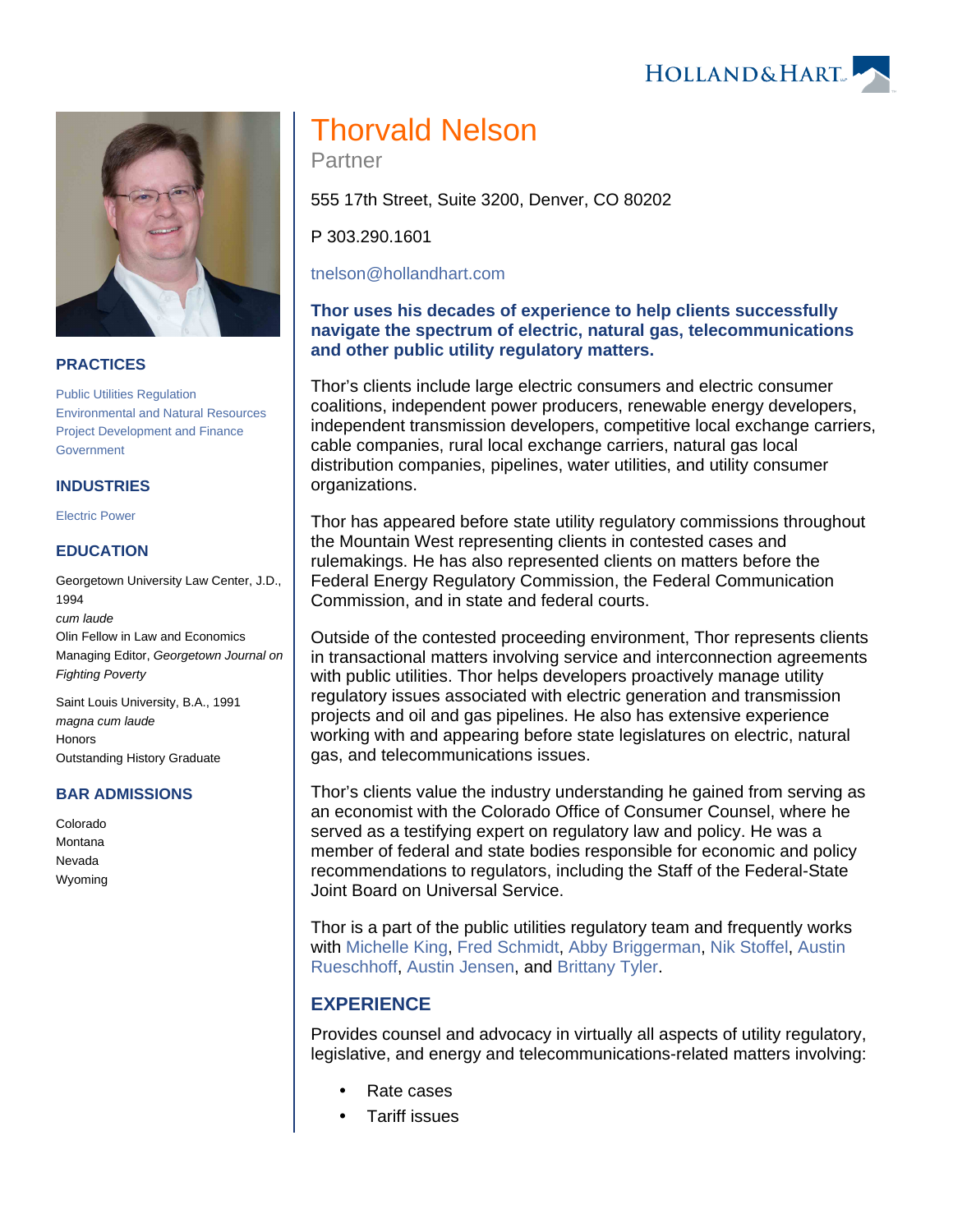

- Compliance issues
- Certificates (CPCN) and registrations
- Service quality matters
- Resource planning
- Transmission planning
- Electric, natural gas, and telecommunications infrastructure development
- Line Extensions
- Qualifying facilities
- **Siting**
- Interconnection
- Power purchase agreements
- Mergers and acquisitions
- Demand side management
- Legislation
- Cooperative utilities
- Municipal utilities

# **CLIENT RESULTS**

Saved hundreds of millions of dollars for ratepayers as lead advocate on behalf of large electric consumers and coalitions in Colorado (Colorado Energy Consumers), Idaho, Montana (Montana Large Customer Group), Nevada, New Mexico (New Mexico Large Customer Group), and Wyoming (Wyoming Industrial Energy Consumers) in electric regulatory proceedings before their respective utility commissions and the FERC over the past twenty years. Coalition members include numerous Fourtune-50, 100, and 500 companies.

Represented Fortune-100 telecommunications provider in regulatory matters in Colorado, Wyoming, Montana, and Utah for nearly twenty years including securing the first CPCN ever in Utah for a competitive telecommunications carrier seeking to serve in an area where the incumbent is a rural carrier.

Represented Fourtune-1000 natural gas utility in Colorado including successfully prosecuting multitudes of rate and tariff filings for over 15 years.

## **SPEAKING ENGAGEMENTS**

"Nevada Energy Legislation Update," Speaker, Law Seminar's International's conference on Energy in the Southwest, 2020

## **RECOGNITION**

- The Best Lawyers in America© Communications Law, 2007-2022
- Denver Business Journal, "40 Under 40," 2007